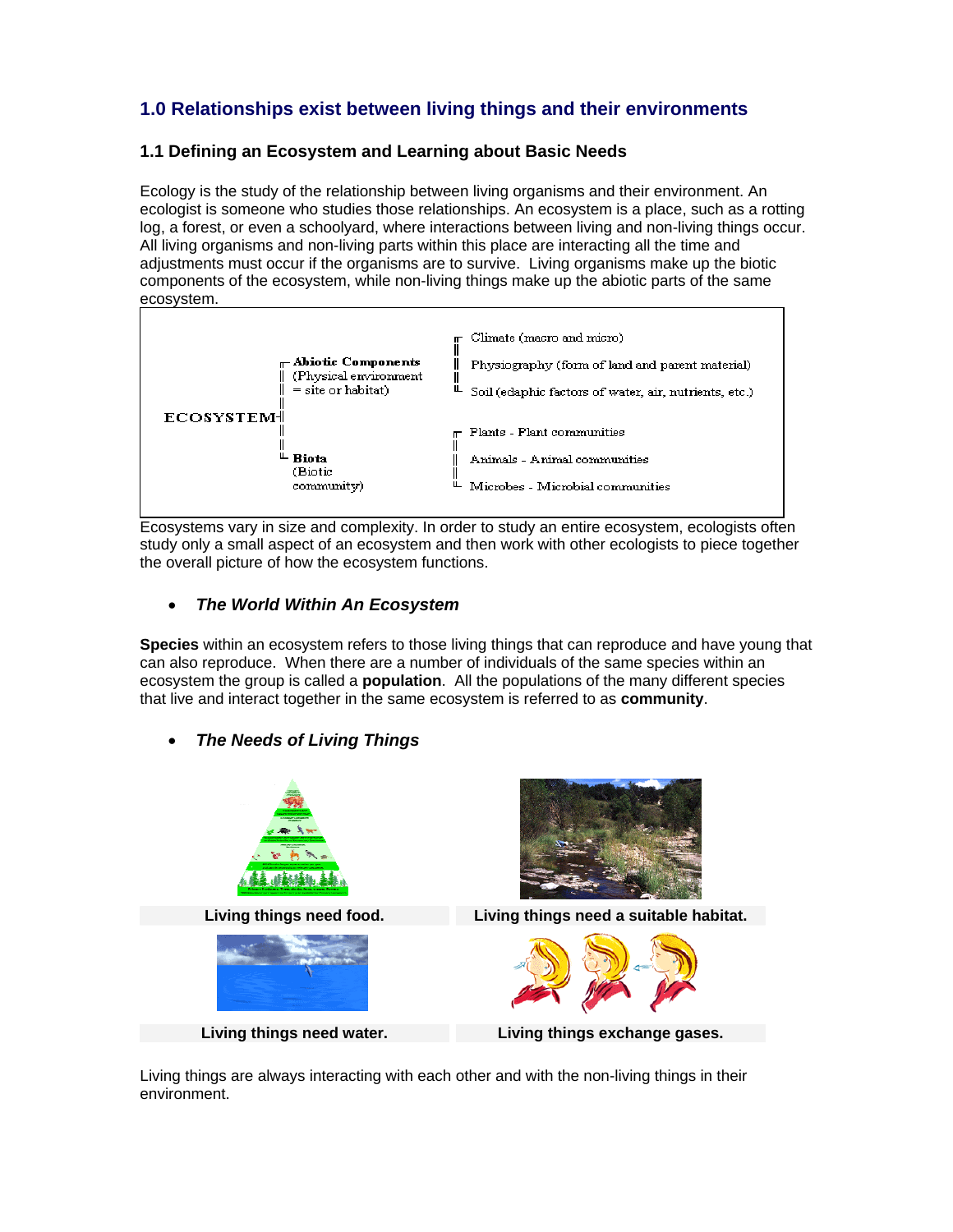# **1.2 Interactions among Living Things**

## • *Symbiotic Relationships*

When two species live closely together in a relationship that lasts over time symbiosis occurs. There are three forms of symbiosis:

### • **Mutualism**

**Mutualism** occurs when there is a relationship between two different organisms, in which each partner benefits from the relationship. Examples include:

*Mutualism* between plants and their herbivores .



*3-way Mutualism* between an ant, a butterfly caterpillar, and an acacia plant



#### • **Parasitism**

**Parasitism** occurs when there is a relationship between two different organisms, in which one partner benefits from the relationship, while the other parner is harmed. Typically, the partner that benefits (the **parasite**), lives on or in the other organism (the **host**), and feeds on it. Examples include:

*Aphid mummy* - the result of parasitism



A *Kalahari barking gecko* is crucified by a *Shrik*. They store them as a cache for a later meal.



• **Commensalism**

**Commensalisms** occurs when there is a relationship between two different organisms, in which one partner benefits from the relationship, while the other neither benefits, nor is harmed. Examples include:

*Anemonefishes*  dwell among the tentacles of *Tropical Sea Anemones*



*Insects and Flowers*



Both partners apparently benefit from the relationship,

# • *Adaptating To The Environment*

Living things are adapted, so they *'fit'* into their surroundings, to ensure survival. An **adaptation** is an **inherited** characteristic that helps an organism survive and reproduce in its environment. Sometimes adaptations are **learned** during the organism's lifetime.